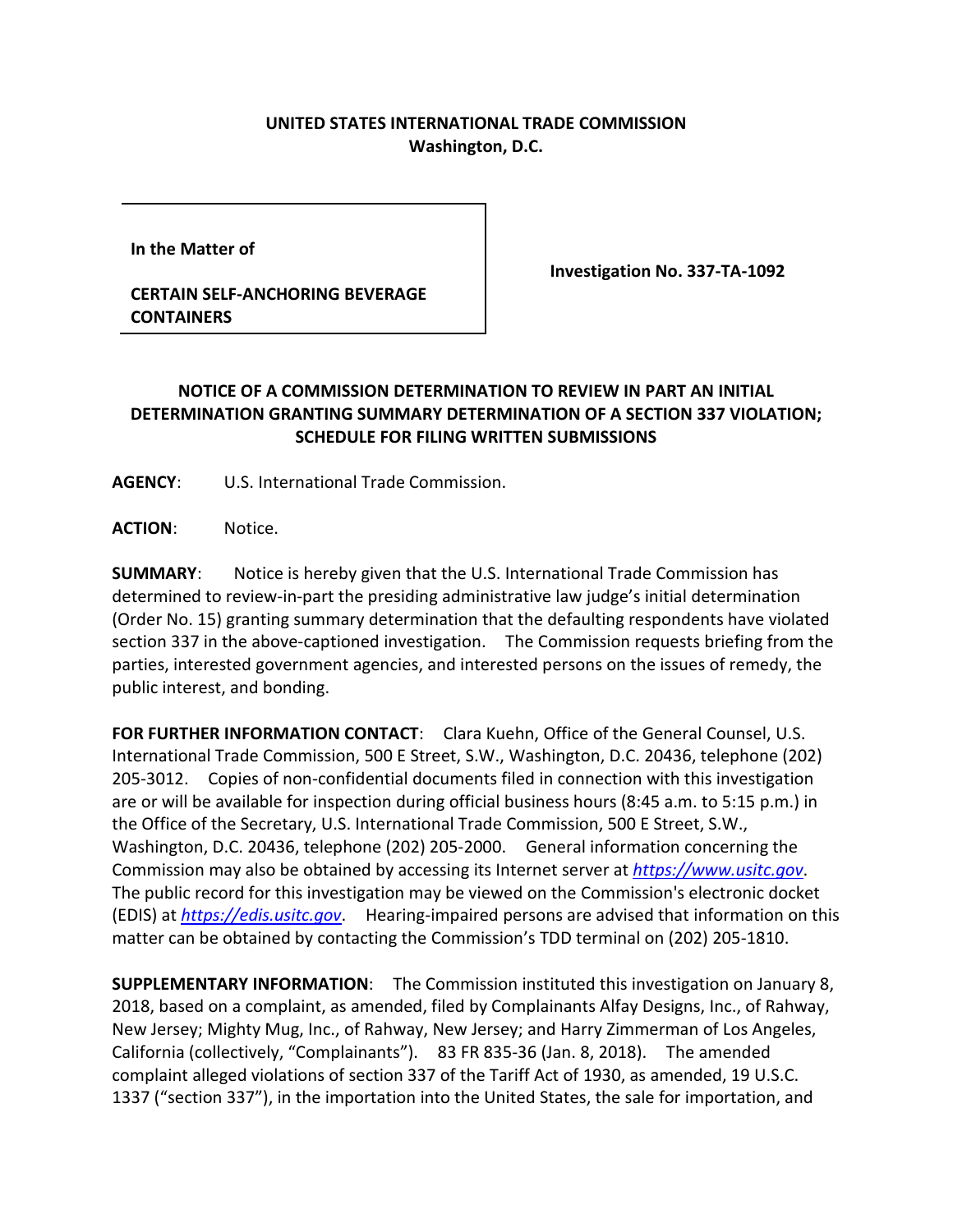the sale within the United States after importation of certain self-anchoring beverage containers by reason of infringement of certain claims of U.S. Patent Nos. 8,028,850 ("the '850 patent") and 8,757,418 ("the '418 patent"), as well as U.S. Trademark Registration No. 4,191,803 ("the '803 trademark"). *Id.* The amended complaint further alleged that a domestic industry in the United States exists or is in the process of being established.

The notice of investigation named eight respondents: Telebrands, Corp. of Fairfield, New Jersey ("Telebrands"); HIRALIY of Guangzhou, Chin; Chekue, Shenzen Chekue Trading Co. Ltd. of Shenzhen, China; Tapcet, Guangzhou Tinghui Trade Co., Ltd. of Guangzhou, China; OTELAS, MB of Klaipeda, Lithuania; and Artiart Limited of Taipei, Taiwan (collectively, the "Unserved Respondents"); and OUOH, Zhejiang OUOH Houseware Co., Ltd., of Wenzhou, China ("OUOH"), and DevBattles of Ternopil, Ukraine ("DevBattles"). *Id.* The notice of investigation also named the Office of Unfair Import Investigations ("OUII") as a party to the investigation. *Id.* The Commission subsequently terminated the investigation with respect to Telebrands and the Unserved Respondents. *See* Order No. 8 (Feb. 16, 2018) (unreviewed Notice (Mar. 15, 2018)); Order No. 10 (Apr. 10, 2018) (unreviewed Notice (May 8, 2018)).

On May 3, 2018, the ALJ issued an ID (Order No. 11) finding in default the last two remaining respondents, OUOH and DevBattles (collectively, "the defaulting respondents"). The Commission determined not to review the ID. Comm'n Notice (June 1, 2018).

On May 25, 2018, Complainants filed a motion for summary determination that the defaulting respondents have sold for importation into the United States, imported into the United States, or sold after importation certain self-anchoring beverage containers that infringe certain claims of the '850 patent in violation of section 337. The motion also requested a recommendation for entry of a general exclusion order; the motion did not request cease and desist orders directed against either defaulting respondent.

On June 6, 2018, the ALJ issued an ID (Order No. 12), granting Complainants' motion to withdraw all allegations based on the '803 trademark and the '418 patent. The Commission determined not to review the ID. Comm'n Notice (June 25, 2018).

On June 14, 2018, Complainants filed a supplement ("Supplement") to their May 25, 2018, motion for summary determination. On the same day, OUII filed a response in support of Complainants' motion.

On August 27, 2018, the ALJ issued the subject ID granting Complainants' motion for summary determination. The ALJ found that the importation requirement is satisfied as to each defaulting respondent, that the accused products of each defaulting respondent infringe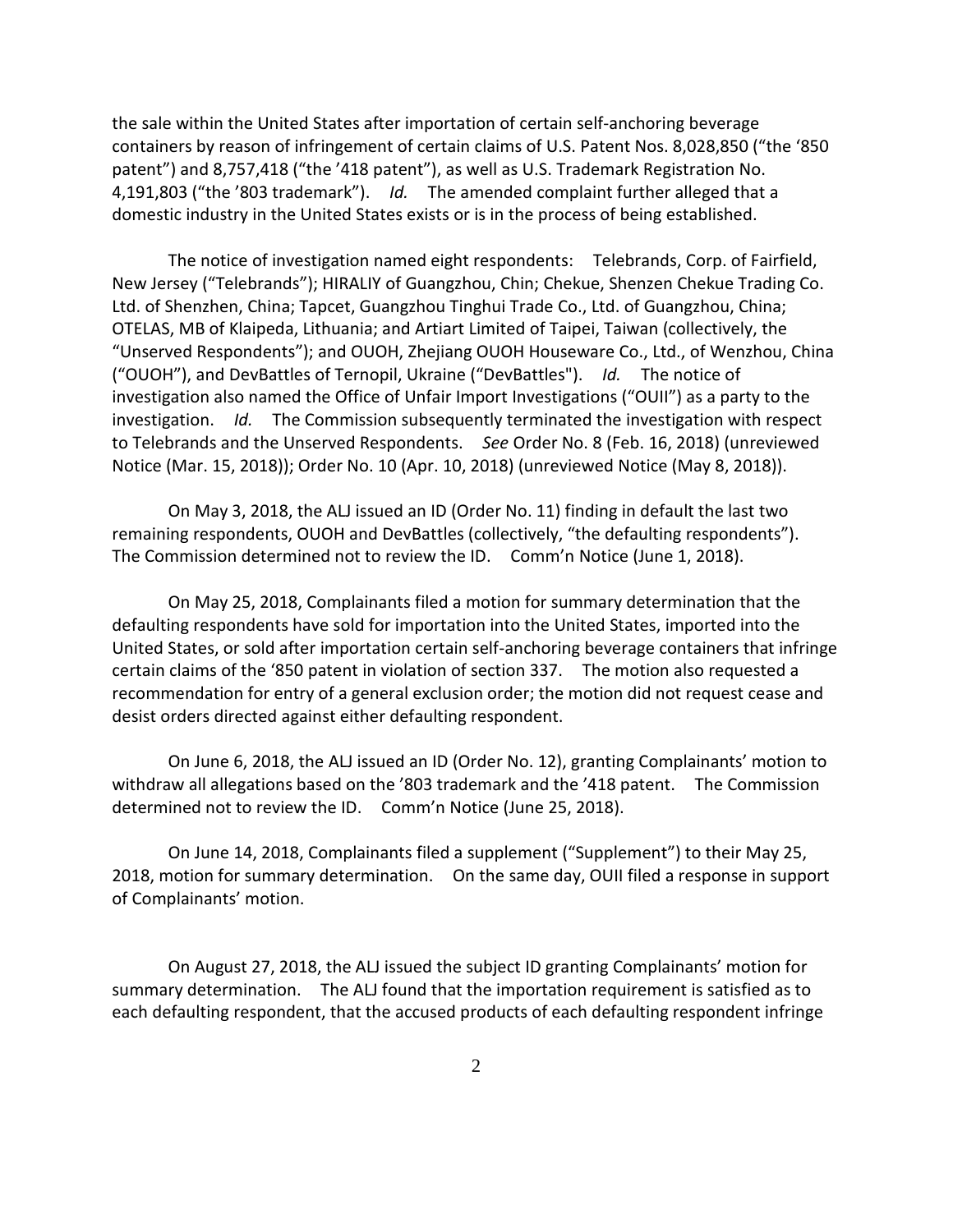claim 1 of the '850 patent, and that Complainants satisfied the domestic industry requirement. No petitions for review of the ID were filed. The ALJ recommended issuance of a general exclusion order and the imposition of a bond in the amount of 100% of the entered value of subject products during the period of Presidential review.

Having examined the record of this investigation, including the ID, the Commission has determined to review in part the ALJ's ID granting summary determination of a section 337 violation. Specifically, the Commission has determined to review the following findings: (1) the ID's findings on infringement to correct typographical errors, namely to modify a cross-reference "[f]or the foregoing reasons" at page 11 of the ID to "[f]or the following reasons" and to modify a citation to "Mot. Ex. 3 at Attachments 1 (OUOH) and 6 (DevBattles)" at page 11 of the ID to "Mot. Ex. 3 at Attachments 3 (OUOH) and 6 (DevBattles)", and to strike the sentence at page 11 of the ID that refers to claim charts attached to the Amended Complaint ("Complainants also attached claim charts to the Amended Complaint . . . of the patent. (Compl Exh. 38 at 13- 15 (OUOH), 16-18 (DevBattles).)"); (2) the ID's findings on importation, and on review, (a) affirm the ID's finding on importation as to defaulting respondent OUOH on the modified ground that Complainants have established by substantial, reliable, and probative evidence that the importation requirement of section 337 is satisfied with respect to defaulting respondent OUOH and (b) take no position on whether Complainants have established by substantial, reliable, and probative evidence the importation requirement as to defaulting respondent DevBattles; and (3) the ID's findings on the economic prong of the domestic industry, and on review, affirm the ID's finding of the existence of a domestic industry under subsection 337(a)(3)(B), and to take no position on whether a domestic industry exists under subsections 337(a)(3)(A) or (C).

In connection with the final disposition of this investigation, the Commission may (1) issue an order that could result in the exclusion of the subject articles from entry into the United States, and/or (2) issue a cease and desist order that could result in the respondent being required to cease and desist from engaging in unfair acts in the importation and sale of such articles. Accordingly, the Commission is interested in receiving written submissions that address the form of remedy, if any, that should be ordered. If a party seeks exclusion of an article from entry into the United States for purposes other than entry for consumption, the party should so indicate and provide information establishing that activities involving other types of entry either are adversely affecting it or likely to do so. For background, *see Certain Devices for Connecting Computers via Telephone Lines*, Inv. No. 337-TA-360, USITC Pub. No. 2843, Comm'n Op. at 7-10 (December 1994). In addition, if a party seeks issuance of any cease and desist orders, the written submissions should address that request in the context of recent Commission opinions, including those in *Certain Arrowheads with Deploying Blades and*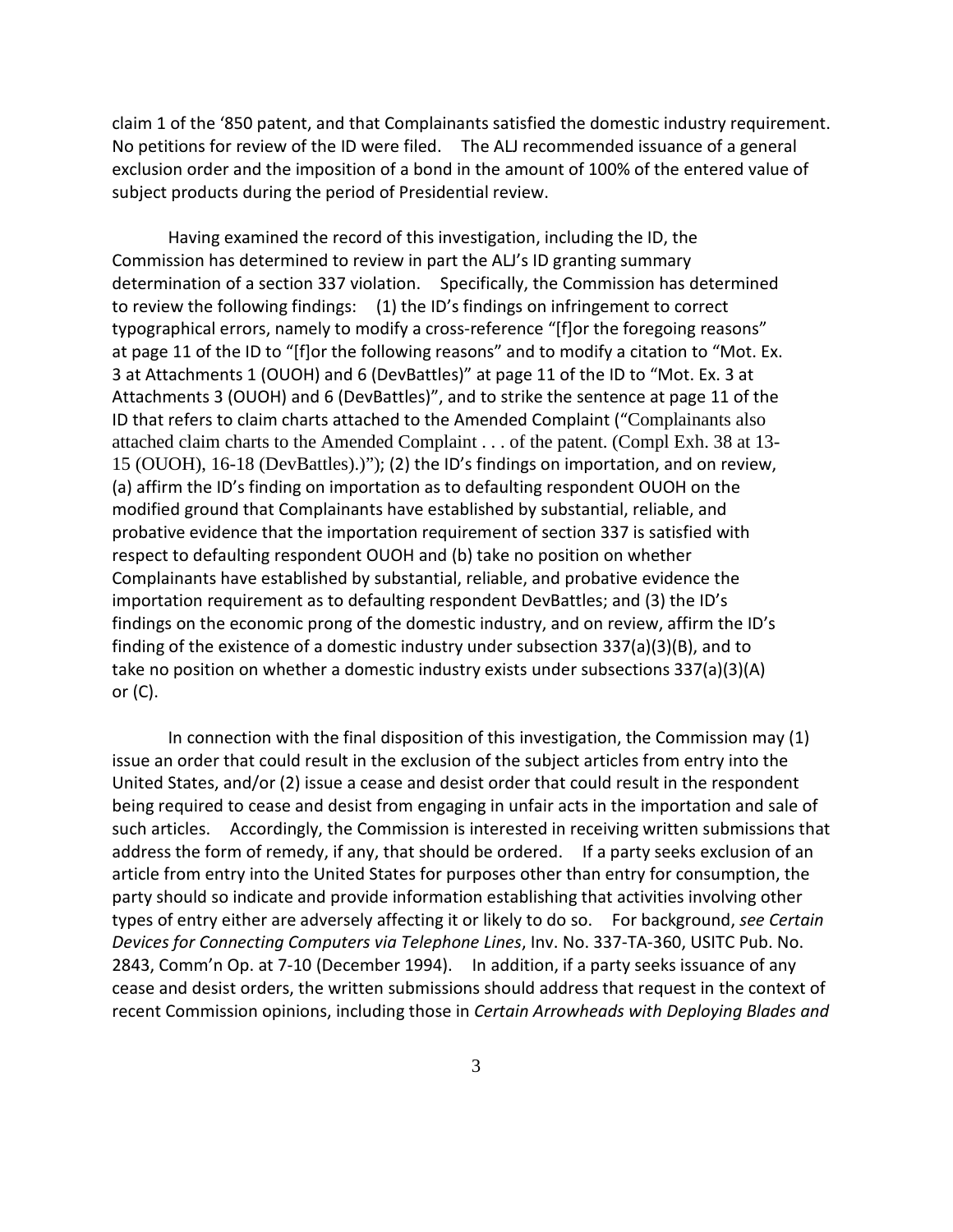*Components Thereof and Packaging Therefor*, Inv. No. 337-TA-977, Comm'n Op. (Apr. 28, 2017) and *Certain Electric Skin Care Devices, Brushes and Chargers Therefor, and Kits Containing the Same*, Inv. No. 337-TA-959, Comm'n Op. (Feb. 13, 2017). Specifically, if Complainants seek a cease and desist order against a defaulting respondent, the written submissions should respond to the following requests:

- 1. Please identify with citations to the record any information regarding commercially significant inventory in the United States as to each respondent against whom a cease and desist order is sought. If Complainants also rely on other significant domestic operations that could undercut the remedy provided by an exclusion order, please identify with citations to the record such information as to each respondent against whom a cease and desist order is sought.
- 2. In relation to the infringing products, please identify any information in the record, including allegations in the pleadings, that addresses the existence of any domestic inventory, any domestic operations, or any sales-related activity directed at the United States for each respondent against whom a cease and desist order is sought.

If the Commission contemplates some form of remedy, it must consider the effects of that remedy upon the public interest. The factors the Commission will consider include the effect that an exclusion order and/or cease and desist orders would have on (1) the public health and welfare, (2) competitive conditions in the U.S. economy, (3) U.S. production of articles that are like or directly competitive with those that are subject to investigation, and (4) U.S. consumers. The Commission is therefore interested in receiving written submissions that address the aforementioned public interest factors in the context of this investigation.

If the Commission orders some form of remedy, the U.S. Trade Representative, as delegated by the President, has 60 days to approve or disapprove the Commission's action. *See* Presidential Memorandum of July 21, 2005, 70 FR 43251 (July 26, 2005). During this period, the subject articles would be entitled to enter the United States under bond, in an amount determined by the Commission and prescribed by the Secretary of the Treasury. The Commission is therefore interested in receiving submissions concerning the amount of the bond that should be imposed if a remedy is ordered.

**WRITTEN SUBMISSIONS:** Parties to the investigation, interested government agencies, and any other interested parties are encouraged to file written submissions on the issues of remedy, the public interest, and bonding. Such submissions should address the recommended determination by the ALJ on remedy and bonding.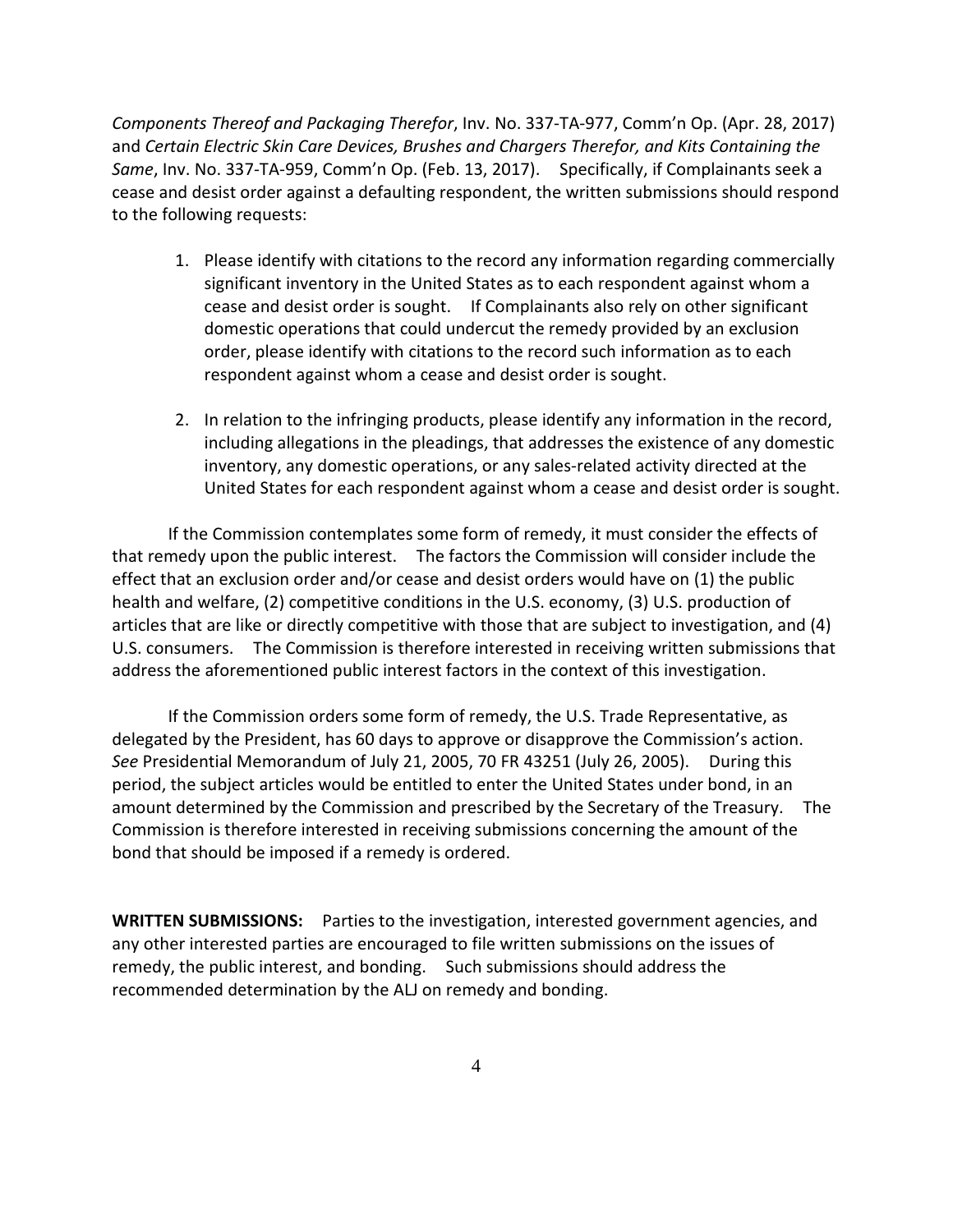Complainants and OUII are also requested to submit proposed remedial orders for the Commission's consideration. Complainants are also requested to state the date that the asserted patent expires, the HTSUS numbers under which the accused products are imported, and to supply the identification information for all known importers of the products at issue in this investigation. The written submissions and proposed remedial orders must be filed no later than close of business on October 22, 2018. Reply submissions must be filed no later than the close of business on October 29, 2018. No further submissions on these issues will be permitted unless otherwise ordered by the Commission.

Persons filing written submissions must file the original document electronically on or before the deadlines stated above and submit eight true paper copies to the Office of the Secretary by noon the next day pursuant to section 210.4(f) of the Commission's Rules of Practice and Procedure (19 CFR 210.4(f)). Submissions should refer to the investigation number (Inv. No. 337-TA-1092) in a prominent place on the cover page and/or the first page. (See Handbook for Electronic Filing Procedures,

https://www.usitc.gov/secretary/documents/handbook on filing procedures.pdf). Persons with questions regarding filing should contact the Secretary at (202) 205-2000.

Any person desiring to submit a document to the Commission in confidence must request confidential treatment unless the information has already been granted such treatment during the proceedings. All such requests should be directed to the Secretary to the Commission and must include a full statement of the reasons why the Commission should grant such treatment. *See* 19 CFR 201.6. Documents for which confidential treatment by the Commission is properly sought will be treated accordingly. A redacted non-confidential version of the document must also be filed simultaneously with any confidential filing. All information, including confidential business information and documents for which confidential treatment is properly sought, submitted to the Commission for purposes of this investigation may be disclosed to and used: (i) by the Commission, its employees and Offices, and contract personnel (a) for developing or maintaining the records of this or a related proceeding, or (b) in internal investigations, audits, reviews, and evaluations relating to the programs, personnel, and operations of the Commission including under 5 U.S.C. Appendix 3; or (ii) by U.S. government employees and contract personnel<sup>[1](#page-4-0)</sup>, solely for cybersecurity purposes. All nonconfidential written submissions will be available for public inspection at the Office of the Secretary and on EDIS.

The authority for the Commission's determination is contained in section 337 of the Tariff Act of 1930, as amended, 19 U.S.C. 1337, and in Part 210 of the Commission's Rules of Practice and Procedure, 19 CFR Part 210.

 $\overline{a}$ 

<span id="page-4-0"></span> $1$  All contract personnel will sign appropriate nondisclosure agreements.